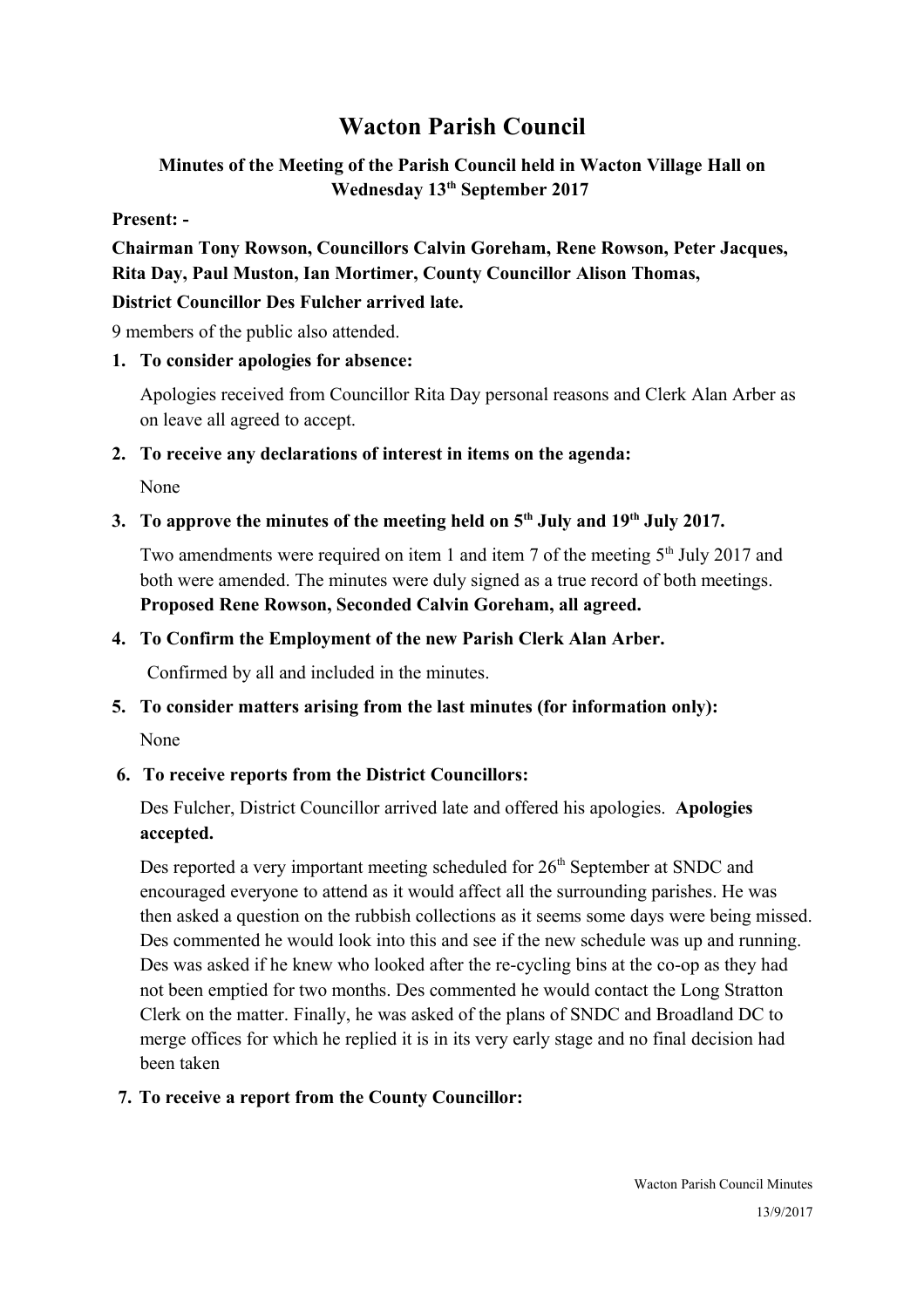Alison reported that the new Director of Children's services was Sara Tuff and that the Ofsted inspection was imminent and would be a full inspection. Alison also reported that she had a parish highway budget of £6,000 a year to be spent on small Highways projects but this would be split between her 11 parish councils. Alison commented that if we had a small scheme to let her know ASAP as she wanted to spend it and not lose it. Small items like footpath repairs, line painting etc. would come into the scheme which is things outside general highways remit. Tony Rowson asked if the 2 parking spaces for the village green would come under this scheme (approx £1000). Alison asked for the details to be emailed to her ASAP. Alison then commented that she had presented many certificates for the poems/writing scheme recently which she was very pleased to do. Alison then reminded everyone on the upcoming Long Stratton Bypass exhibition in October and the meeting at South Norfolk Council on the  $26<sup>th</sup>$  September. The council was facing some financial difficulties and may cut down on the number of buildings to one hub but this does not mean a cut in services. The SNDC leader was going to 2 road shows to hear what the public think and get feedback.

A parishioner then asked on the subject of common road and who had responsibility to keep it cut back? was it the councils? Alison replied they do not have the budget to do it. The Chair replied that Richard Moss cut it back 6 weeks ago and if there is money in the budget the PC would do it. Peter Jacques then commented that Norfolk wildlife do cut one side as they have rare plants to look after but if the funding had ceased? who will do it in the future? Finally, it as asked if we could self-cut? Alison commented she would speak to highways and email the Clerk back on this subject.

#### **8. To receive a report from the Footpath Warden:**

The detailed report had been circulated electronically to all Councillors by footpath warden Christine Goreham. Most paths were in good order although we are awaiting a full report on FP18 as this belongs to 3 landowners and highways but Jodie Thurston was on the case.

A few issues were then brought up as follows.

Earthenware Lane Needs help due to the dumping of an old chicken coop, trees that have been cut down and not tidied up and wear and tear from horses using the lane.

Gaps in the fencing was also mentioned as you can see a double decker bus through it and its very scruffy and full of weeds.

Peter Jacques will look at this as it needs planting.

Black's Lane sign is in poor condition.

Hayton's Lane. The brambles had been cleared

Easton's Lane. Cultivated field had been turned back to wheat and the footpath not put back yet but would be rectified soon.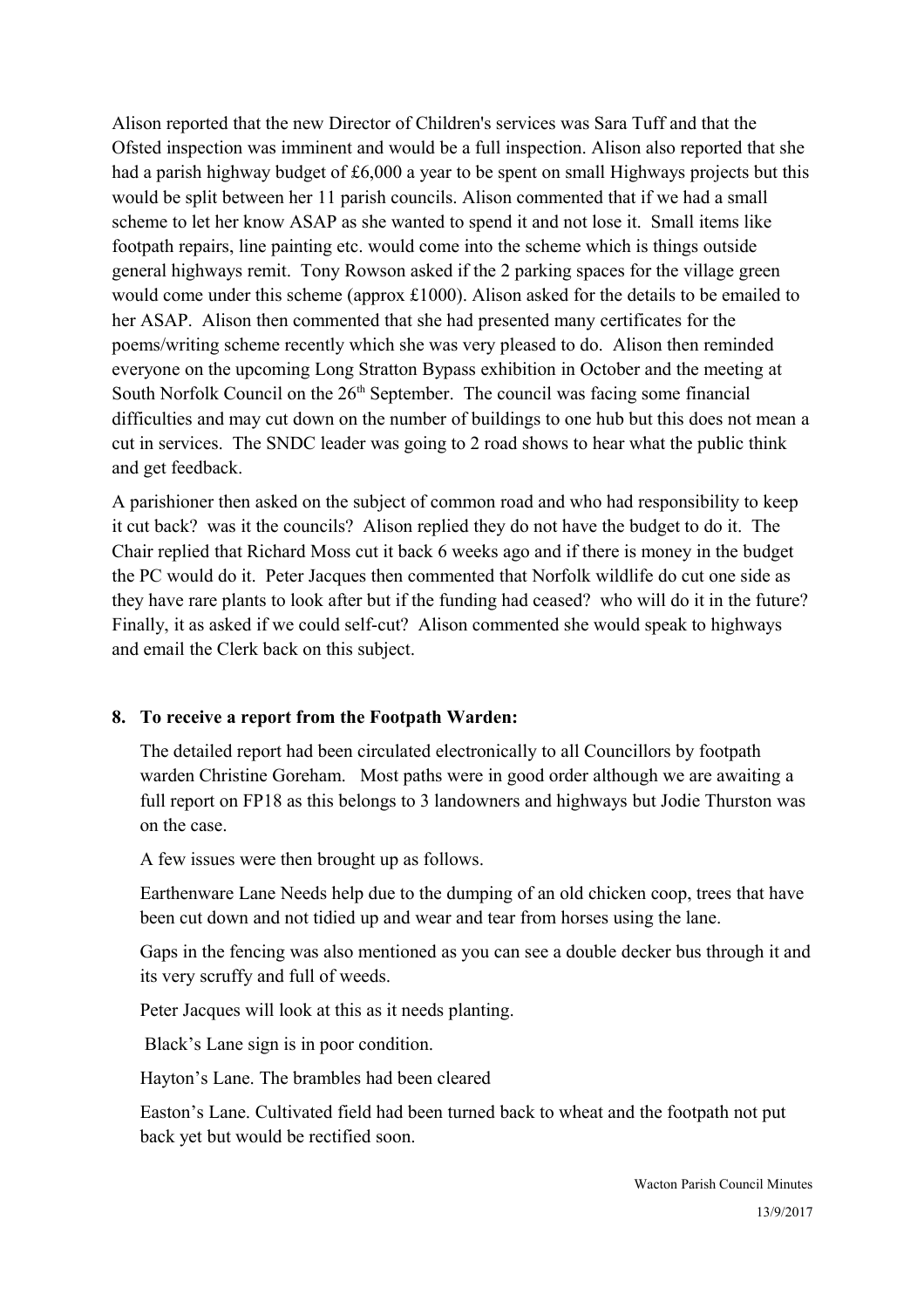Sallow Lane. Signpost is rotten at the top of Sallow Lane and needs looking at. Highways are responsible for this.

#### **9. To Receive a report from the Tree warden:**

Peter Jacques reported that there was no wind damage to the trees and that regarding the hedge on Stratton road the police have spoken to the contractor on the issue and have left it at that. Jim Squires is in communication with Peter on this.

#### **10. To Discuss Angmering estates and the signs on the common**

The new signs had received 14 objections plus 2 more emails and was now going to planning. Many discussions ensued on the issue of parking on the common and it was asked if we could use the Sextons Wheel to inform people not to park on the common. The Chair commented that there was a conflict of information issue on this problem. A member of the public commented that they do not want parking on the green as it is a right of way to walk and that cattle sometimes damage cars which is why most people do not park on the common. The issue of the size of the signs was then discussed and the Parish Council commented they do not object to the signs just the size. A member of the public commented that the signs do need to be big to keep the public informed and that they had not ordered the signs and had no control over the size or colour. The chair was asked if he had or does park on the common? Many views were expressed in detail. The chair then made comment that the gate still needs to be re-hung as it does not close properly being too heavy. He has also had received complaints on this matter and commented that we do not want the cattle escaping.

#### **11. To receive a report from the Village Hall committee**

Calvin Goreham commented there was nothing to report from the village hall committee. Peter Jacques then commented there is a window to make repairs and clear the stream under the car park. Although residents were informed of the dates it was agreed by all that Peter would work with the clerk to ensure a suitable reminder note was sent out. It was then commented that the parish council could use the Rangers for this work particularly in the difficult locations. It was then agreed that Peter Jacques would contact the Environment Agency to ask for assistance in this matter.

#### **12. To consider Planning Applications:**

The chair mentioned that the local planning application for the 'High Mast' had been passed. The Mast was to provide 4G phone signals to the local area.

#### **13. To discuss Brett's manor Planning Application.**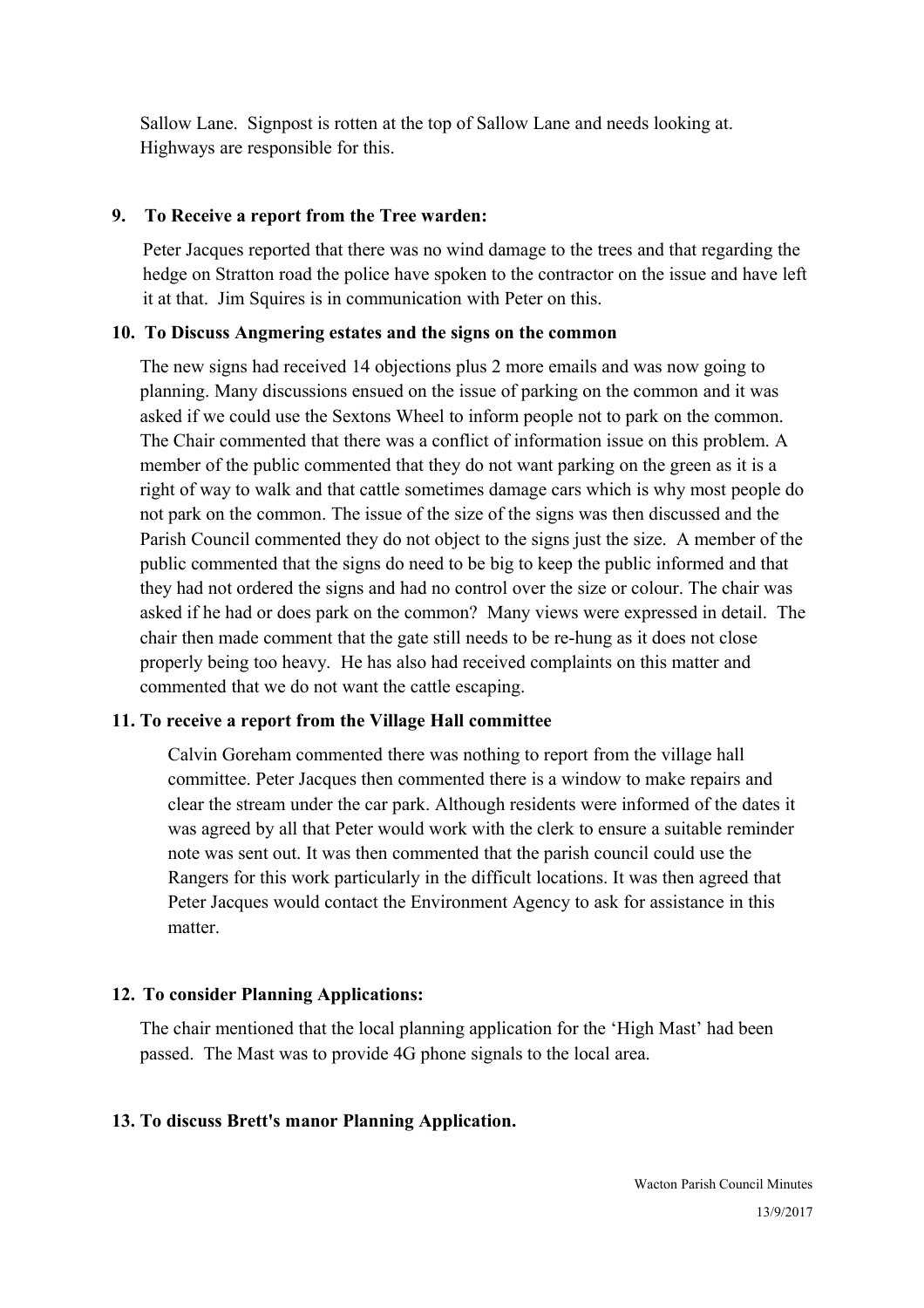It was reported to the meeting that the planning application had been agreed in principle and that John Shave needed to re-apply and also seek the permission of the Parish Council. A parishioner made comment that the original paperwork was in the office on this issue and that precedents had been set with the original file in the filing cabinet. Things needed to move quickly as there was only a small window on this subject. Comments were then made on the subject of Taylor's Field and it was reported the documents were in the hands of Lawyers waiting to exchange contracts to purchase the land. It was felt an extra PC meeting would be needed on this to discuss the options.

## **14. Correspondence.**

No correspondence received.

## **15. To receive and adopt the Annual Return.**

 The annual return was discussed and all agreed to adopt. The Chair duly signed. Thanks, were given to both Caroline Squires and Clerk to the Council Alan Arber for their work on this.

## **16. Authorisation of Cheques.**

Cheques were authorised as follows:

| Mazars LLP for Annual return     | £150.00 |
|----------------------------------|---------|
| Parish Clerk salary and expenses | £352.63 |
| TOPS garden Service              | £580.00 |

Cheques agreed and signed and detailed on the accounts.

# **17. To receive a financial statement for August 2017**

It was agreed that the statement would be adopted by the council.

# **18. To discuss the Governance Review**

Wacton not affected**.**

# **19. To receive a report from the special meeting held at Wacton on the 24th August**

It was reported that there had been a good response and feedback from other Parish Councils. Everyone was urged to attend the special meeting on the  $26<sup>th</sup>$  September at SNDC. Paul, Tony and Calvin would be attending with Paul being the spokesperson for Wacton Parish Council. It was agreed that Ian would send out an email on this subject. The District Councillor was asked if members of the public could attend? He reported that he believed they could and hoped that there would be constructive criticism as well as good comments at the meeting. A Parishioner asked if the parish council could erect a sign stating no dogs allowed in the play area and it was agreed that the chair would look at this. It was also agreed to put a padlock on the double gates of the play area.

#### **20. To discuss the children's play area**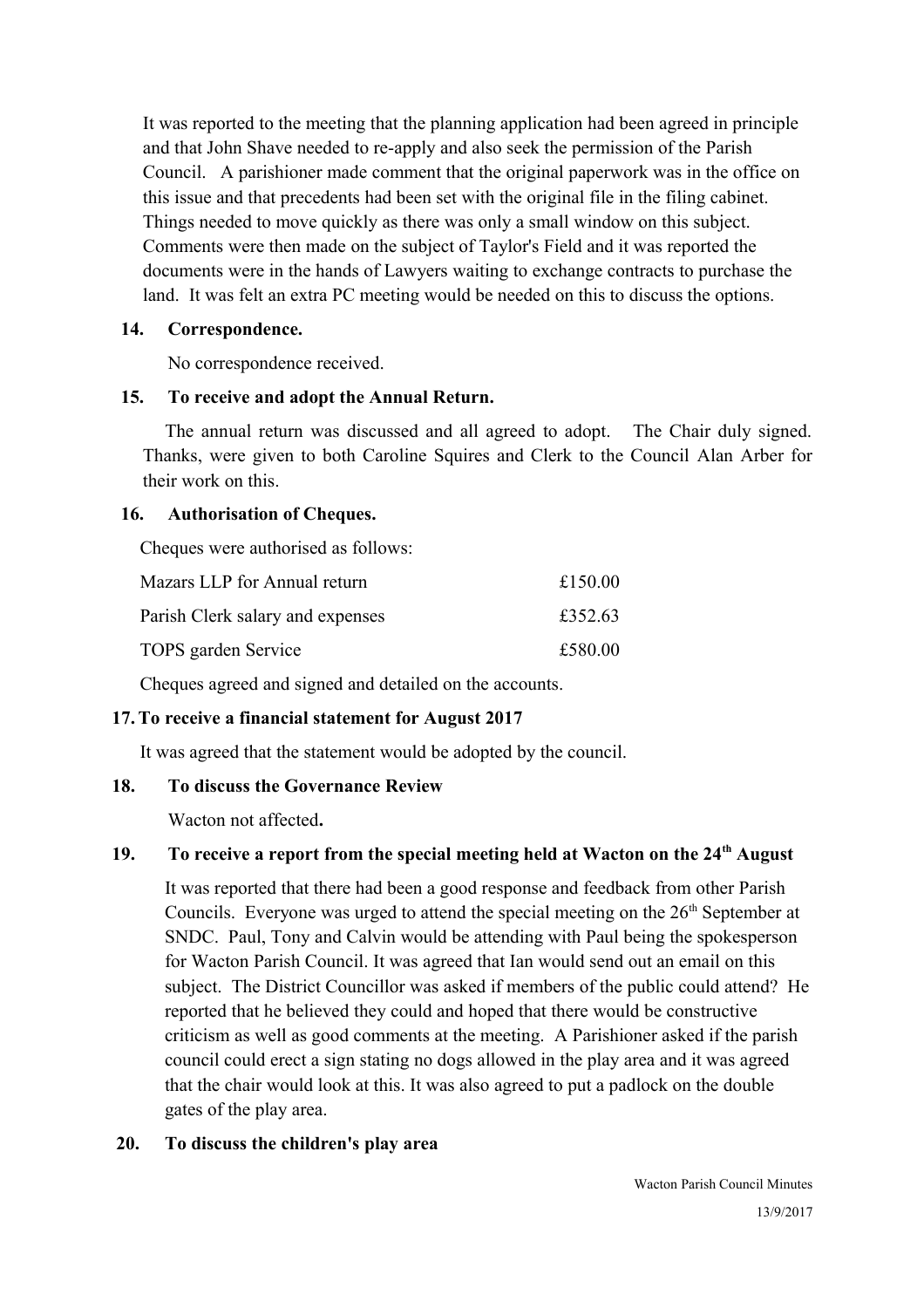It was reported that the gates to the play area were being left open and self-closures were needed on the gates and the rubbish bin needed securing. It was also agreed that the double gates would be padlocked.

# **21. To discuss Parish speed watch Group**

Councillor Rene Rowson addressed the meeting with her disappointment that the response to this was very poor. We only had 5 members and it needed 6 to run properly. Mark agreed to join the scheme making it 6. Comments were then made regarding children playing chicken in the road in front of cars, they had been spoken to but their identities were not known. A check of the school bus may help it was decided.

## **22. To discuss the phone line outside the village hall**

Calvin reported that the phone line would be for 999 calls only.

## **23. To discuss the Silver Sunday afternoon and grant application.**

Deferred to the next meeting

## **24. To receive reports and discuss any on-going matters: -**

## a. **The Woodland Project Review:**

Peter Jacques reported that new funding had been agreed with the Lions Club in Long Stratton and after a short meeting they had agreed to sponsor the project with a donation of £1,200. A letter of thanks would be sent by the Chairman. Planting of wild flowers is being looked at and trade prices are being given by British Wild flowers at present. Peter agreed to investigate. A new list of priorities had been drawn up as follows:

- 1. Log piles/ Hedges.
- 2. Glade preparation with help from Long Stratton School and the Sea Cadets.
- 3. Complete bridges and pathways
- 4. Hand Rails to be put on ASAP
- 5. Concrete or crushed rubble to be laid (mark has lots we can use or crushed rubble £10 per ton plus delivery from Hempnall)

Finally, Peter to look at the possible different surfaces to enable disabled access and visit Fair haven gardens to get ideas on all aspects of the scheme.

# **25. Matters raised by councillors and members of the public (for information only)**

A member of the public asked when the pond was going to be fenced in for the safety of the children? It was agreed this was a point for discussion at the next meeting. Long Stratton PC had asked to borrow the SAM machine but the request was declined as the SAM machine is only insured for use in Wacton. The help hub